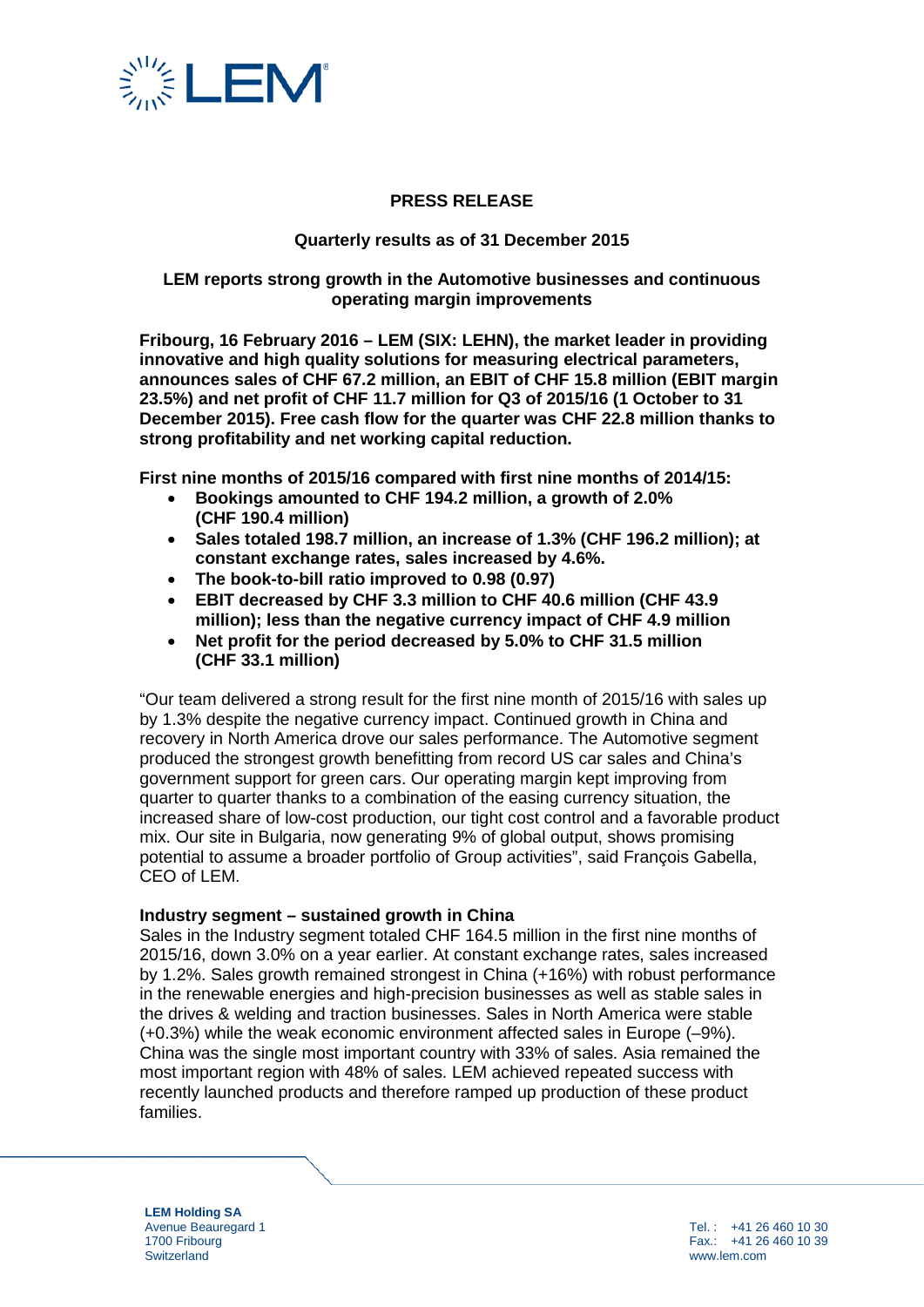

EBIT decreased due to currency effects by 16.2%, from CHF 40.2 million in the first nine months of 2014/15 to CHF 33.7 million in the first nine months of 2015/16, representing an EBIT margin decrease from 23.7% to 20.5%.

- Sales in the drives & welding business slowed by 7% compared with a year earlier. Business in China remained robust while most other regions softened due to weak global capital goods investments. Overcapacities in customers' industries as well as in the transducer market continued to exert pressure on prices.
- Sales in renewable energies & power supplies business increased by 8%. Performance in China remained at a high level thanks to continued investments in solar farms and wind parks. LEM observes that, after capturing their domestic market, Chinese manufacturers increasingly target global markets. LEM also observed a pickup in smart grid projects.
- The traction industry continued its consolidation with the emergence of a Chinese global player. LEM observed less activity globally and fewer new projects. Sales decreased by 12%.
- − In the project driven high-precision business sales increased by 5%. HVDC business in China continued on a high level. Activity in the test & measurement market was stable while medical applications slowed.

## **Automotive segment – support from strong markets in China and the US**

Sales in the Automotive segment reached CHF 34.3 million, up 28.3% on the first nine months of 2014/15. At constant exchange rates, sales increased by 25.8%. LEM recorded growth in all regions. The strongest performance resulted in China (+56%) and the US (+18%). For the first 9 months of 2015/16, EBIT jumped to CHF 6.9 million compared with CHF 3.7 million a year earlier. The EBIT margin improved to 20.3% (13.8%).

- In the conventional cars business, sales increased by 18%. LEM grew in line with the market and kept its market share. LEM benefitted from record sales in the US car industry.
- − Sales in the green cars business jumped by 72%. LEM benefitted from government support for green cars in China that the Company leveraged thanks to its leading market position. Thanks to its broad product portfolio, LEM continued to win new projects with Chinese car manufacturers.

## **Outlook – raising financial year 2015/16 guidance**

LEM expects a stable business development for Q4 of 2015/16. Thus, Management expects sales of around CHF 260 million for the financial year 2015/16 (previous forecast was CHF 250–260 million) and the EBIT margin for the financial year 2015/16 to be higher than 20% (previous forecast was 15% to 20%).

**LEM Holding SA** Avenue Beauregard 1 1700 Fribourg **Switzerland** 

Tel. : +41 26 460 10 30 Fax.: +41 26 460 10 39 www.lem.com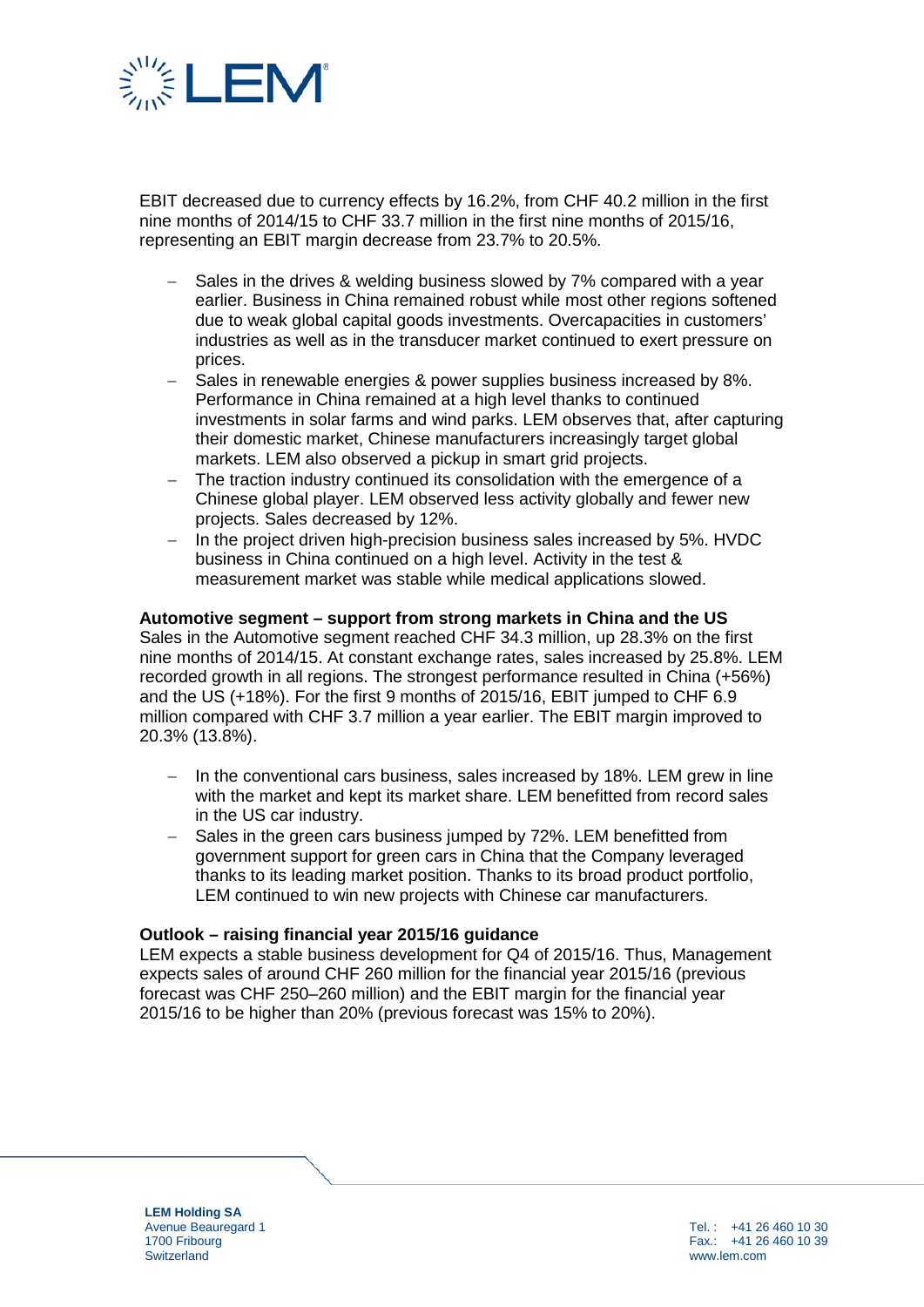

# **Media, investors and analyst conference call and webcast**

François Gabella, CEO, and Andrea Borla, CFO, will provide a detailed presentation of the Q3 and 9 months 2015/16 results today at 10:00 CET at a media, investors and analyst conference call.

Dial in details are:<br>+41 (0)58 310 50 00 Switzerland & Europe +44 (0)203 059 58 62 UK +1 (1)631 570 56 13 USA

The conference call will simultaneously be webcast. Please follow the instructions in the following link:<http://services.choruscall.eu/links/lem160216.html> The link to the webcast and the presentation slides are available on the LEM website [\(www.lem.com\)](http://www.lem.com/), where the webcast will later be archived.

#### **Financial calendar**

*The financial year runs from 1 April to 31 March*

| 9 June 2016  | Year-end results 2015/16                                  |
|--------------|-----------------------------------------------------------|
| 30 June 2016 | Ordinary General Meeting of the Shareholders for the year |
|              | 2015/16                                                   |
| 5 July 2016  | Dividend ex-date                                          |
| 7 July 2016  | Dividend payment date                                     |
|              |                                                           |

## **LEM – At the heart of power electronics**

LEM is the market leader in providing innovative and high quality solutions for measuring electrical parameters. Its core products - current and voltage transducers are used in a broad range of applications in drives & welding, renewable energies & power supplies, traction, high precision, conventional and green cars businesses. LEM's strategy is to exploit the intrinsic strengths of its core business, and to develop opportunities in existing and new markets with new applications. LEM is a mid-size, global company with approximately 1'350 employees worldwide. It has production plants in Beijing (China), Geneva (Switzerland), Sofia (Bulgaria) and Machida (Japan). With regional sales offices near its customers' locations, the company is able to offer a seamless service around the globe. LEM has been listed on the SIX Swiss Exchange since 1986; the company's ticker symbol is LEHN. [www.lem.com](http://www.lem.com/)

## **For further information please contact**

Andrea Borla, CFO Phone: +41 22 706 12 50 Email: [investor@lem.com](mailto:investor@lem.com)

**LEM Holding SA** Avenue Beauregard 1 1700 Fribourg **Switzerland** 

Tel. : +41 26 460 10 30 Fax.: +41 26 460 10 39 www.lem.com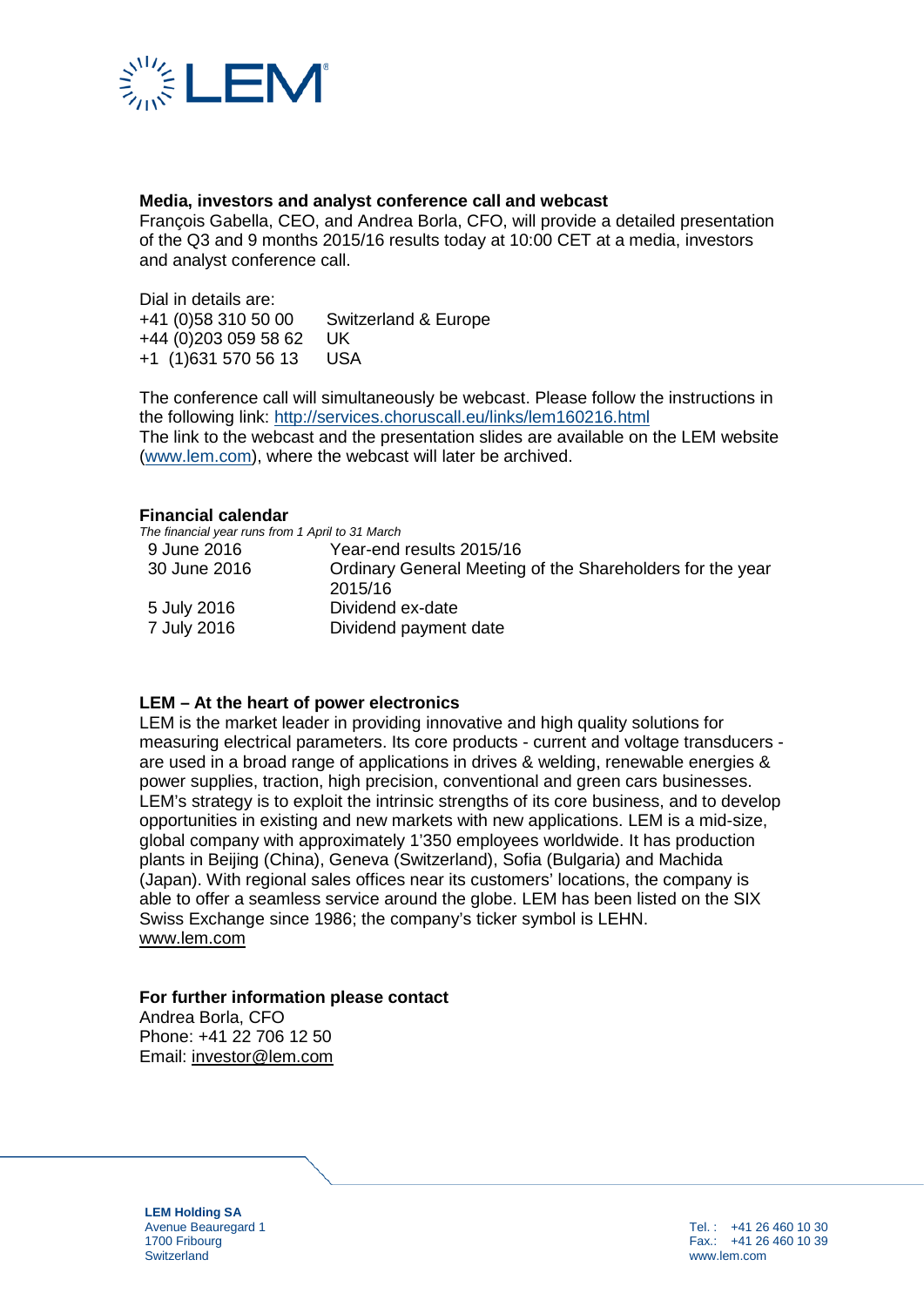

# **Appendix:**

# **Key figures**

| In CHF millions    | 2014/15        |                |                | 2015/16 |                |                | Change         |              |              |
|--------------------|----------------|----------------|----------------|---------|----------------|----------------|----------------|--------------|--------------|
|                    |                |                |                |         |                |                |                |              |              |
| Orders received    | Q1             | Q2             | Q <sub>3</sub> | Q4      | Q1             | Q2             | Q <sub>3</sub> | $Q3$ to $Q3$ | $Q3$ to $Q2$ |
| Industry segment   | 56.2           | 52.1           | 55.0           | 51.0    | 50.9           | 52.8           | 53.2           | $-3.2%$      | $+0.8%$      |
| Automotive segment | 8.5            | 9.8            | 8.8            | 9.6     | 10.0           | 13.3           | 14.1           | $+60.4%$     | $+6.1%$      |
| <b>Total LEM</b>   | 64.7           | 61.9           | 63.8           | 60.6    | 60.9           | 66.0           | 67.3           | $+5.5%$      | $+1.9%$      |
|                    |                |                |                |         |                |                |                |              |              |
| Book-to-bill ratio | Q <sub>1</sub> | Q <sub>2</sub> | Q <sub>3</sub> | Q4      | Q <sub>1</sub> | Q <sub>2</sub> | Q <sub>3</sub> | $Q3$ to $Q3$ | $Q3$ to $Q2$ |
| Industry segment   | 1.00           | 0.91           | 0.98           | 0.99    | 0.98           | 0.91           | 0.98           | $±0.0\%$     | $+7.7%$      |
| Automotive segment | 0.99           | 1.04           | 1.00           | 0.96    | 1.06           | 1.12           | 1.08           | $+8.0%$      | $-3.6%$      |
| <b>Total LEM</b>   | 1.00           | 0.93           | 0.99           | 0.99    | 0.99           | 0.94           | 1.00           | $+1.0%$      | $+6.4%$      |
|                    |                |                |                |         |                |                |                |              |              |
| <b>Sales</b>       | Q <sub>1</sub> | Q2             | Q <sub>3</sub> | Q4      | Q <sub>1</sub> | Q <sub>2</sub> | Q <sub>3</sub> | $Q3$ to $Q3$ | Q3 to Q2     |
| Industry segment   | 56.5           | 57.1           | 56.0           | 51.5    | 52.1           | 58.2           | 54.2           | $-3.2%$      | $-6.9\%$     |
| Automotive segment | 8.6            | 9.4            | 8.8            | 10.0    | 9.4            | 11.8           | 13.0           | $+48.4%$     | $+9.7%$      |
| <b>Total LEM</b>   | 65.0           | 66.5           | 64.7           | 61.5    | 61.5           | 70.0           | 67.2           | $+3.8%$      | $-4.1%$      |
|                    |                |                |                |         |                |                |                |              |              |
| <b>EBIT</b>        | Q1             | Q2             | Q <sub>3</sub> | Q4      | Q1             | Q <sub>2</sub> | Q <sub>3</sub> | $Q3$ to $Q3$ | $Q3$ to $Q2$ |
| Industry segment   | 12.6           | 14.4           | 13.2           | 9.7     | 9.2            | 12.1           | 12.5           | $-5.4%$      | $+3.4%$      |
| Automotive segment | 1.0            | 1.6            | 1.1            | 0.6     | 1.4            | 2.3            | 3.3            | $+196.5%$    | $+42.5%$     |
| <b>Total LEM</b>   | 13.5           | 16.0           | 14.3           | 10.3    | 10.5           | 14.4           | 15.8           | $+10.3%$     | $+9.7%$      |

**LEM Holding SA** Avenue Beauregard 1 1700 Fribourg **Switzerland**